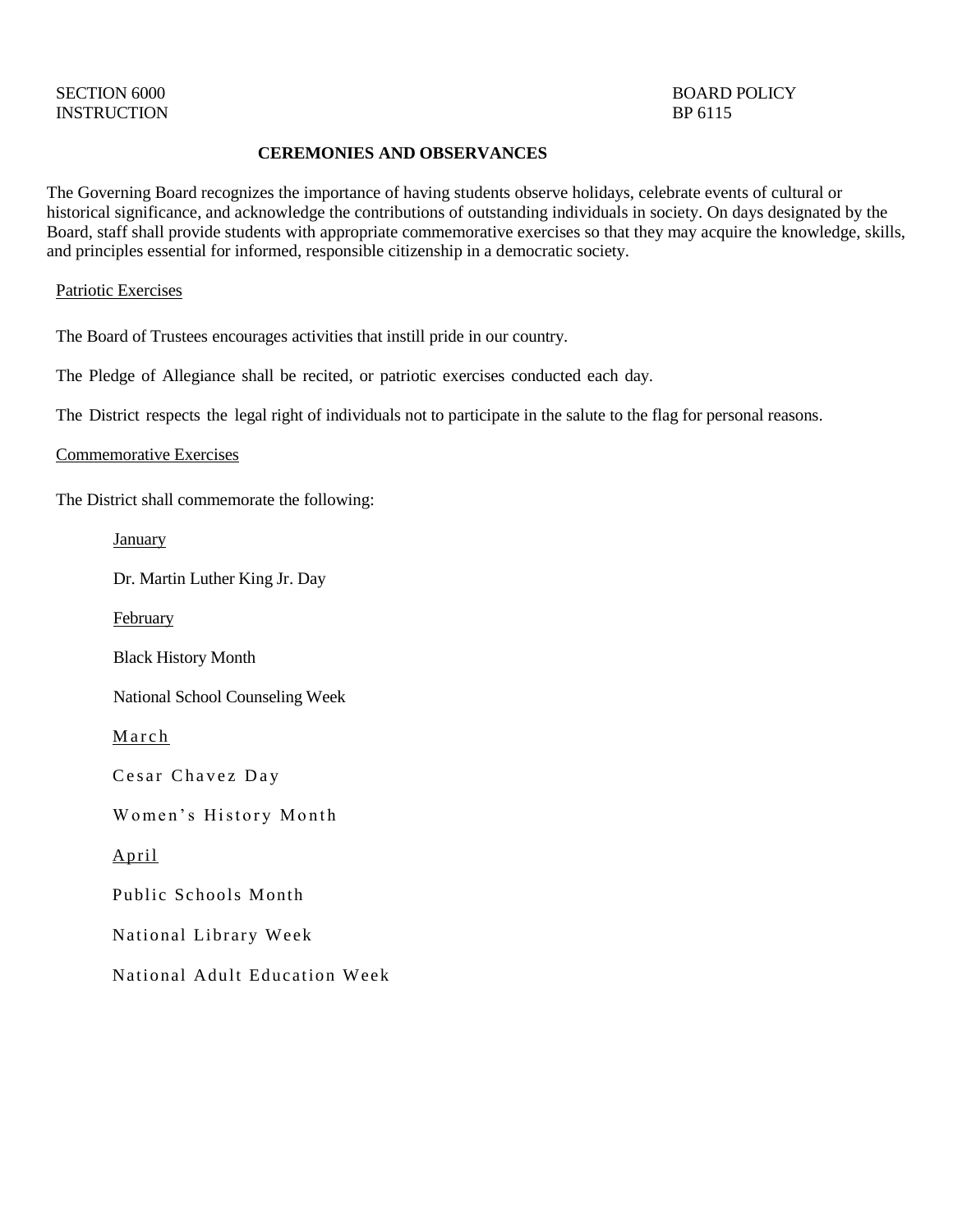## **CEREMONIES AND OBSERVANCES - BP 6115 (CONT.) Page 2**

## May

Day of the Teacher

Classified Employee Week

# **October**

National Hispanic Month

# **Holidays**

**January** New Year's Day Dr. Martin Luther King Jr. Day

**February** Lincoln Day President's Day

April Spring Holiday

May Memorial Day

**July** Independence Day - July 4

**September** 

Labor Day

November

Veterans Day

Thanksgiving Day

**December** 

Christmas Day

The Board of Trustees may, by adoption of a resolution, revise the date upon which district schools close in observance of any of the above holidays.

Legal Reference:

# EDUCATION CODE

[37220-](http://gamutonline.net/displayPolicy/130439/6)37222.18 Holidays and commemorative events